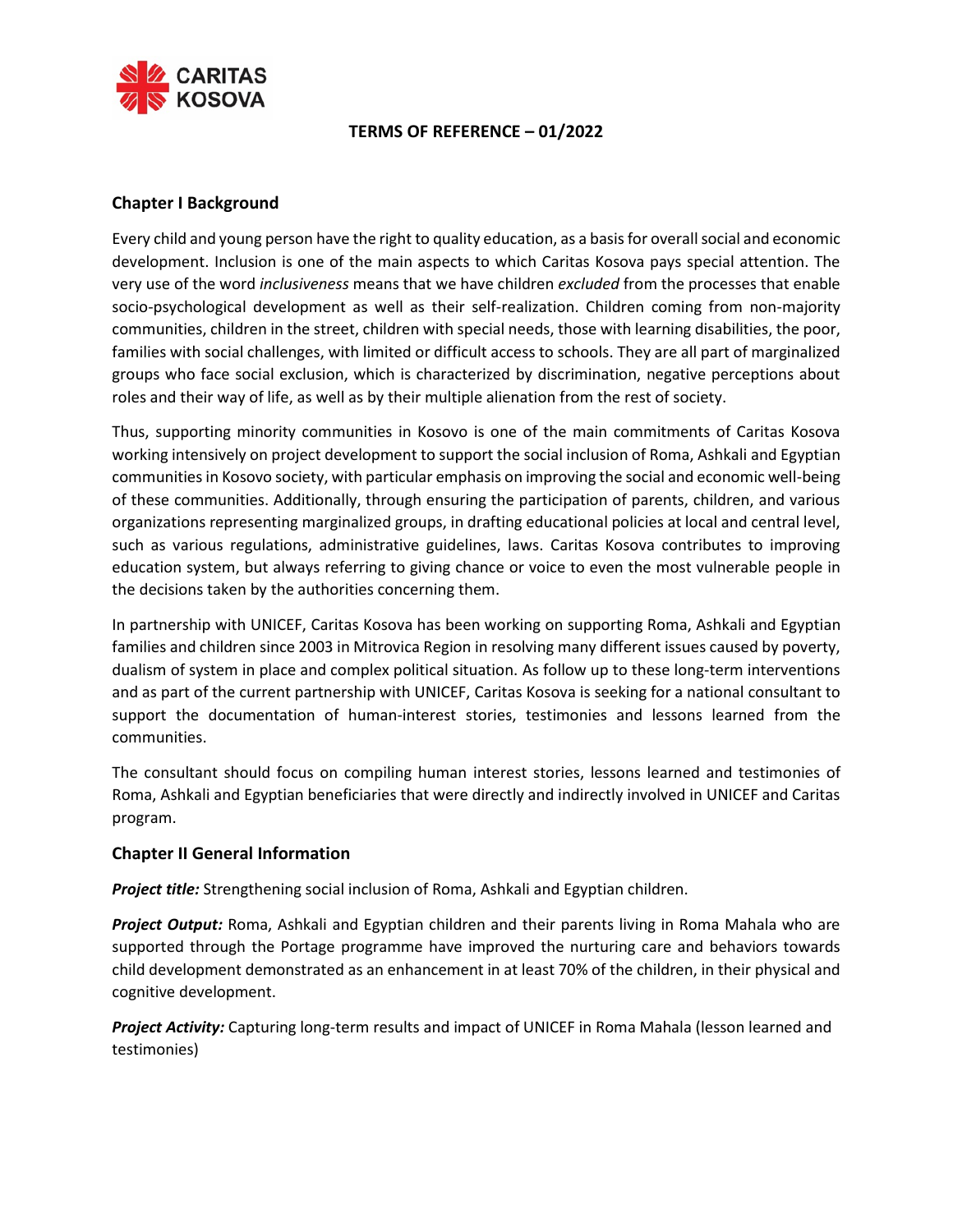

# **Chapter III Objective and scope of work**

#### **Significance and positive impact of inclusive education on Roma children.**

- Psychological, pedagogical, and sociological bases of the children from Roma Mahala inclusive education
- Wider social reasons for the importance of inclusive education of children from Roma Mahala
- Characteristics of the Roma population in Kosovo with emphasis on education shortly with reference to the firstly temporary community shelters on the North (organizing of educational activities), relocation of Roma families from the North and effect on socialization.

#### **Context of field work**

The consultancy should focus on the review of all available documentation related to the project following the timeline of May 2022 to November 2022, and development of a detailed methodology for the compilation of human-interest stories, good practices and lessons learned from the relevant targeted population. The available project monitoring data and information that will be shared with the consultant should inform the methodology work and the plan for the collection of stories from the field. Following above mentioned– the main tasks and deliverables are as such:

- Collect a key sectoral data refer to the inclusion of children from Roma Mahala
- Collect information regarding the effect of the UNICEF program on inclusive education of children from Roma Mahala (school success, absenteeism, dropout, additional educational support, testimonies of participants in the program)
- Capture success and failure factors in the implementation of educational policy measures focused on inclusive Roma education: qualitative results analysis
- Capture approaches and relations between the Roma, Ashkali and Egyptian community and educational institutions

### **Specific tasks of consultant**

- To conducted desk research and collect all relevant data on Roma children education including all positive and negative aspects including data from UNICEF-Caritas implemented partnerships programmes.
- To organize one focus group with representatives of preschool including kindergartens, primary and secondary school teachers.
- To organize one focus group with parents
- To organize one focus group with young people aged 18 to 25 years old
- To organize individual interviews with community leaders
- To organize one individual interview with school administration representative
- To organize one individual interview with municipal authorities,
- To organize two interviews with international organization (DRC, UNCHR)
- To produce report reflecting finding from the field
- To capture two stories and 15 quotes from the field work

### **Deliverables**

- Conduct desk review based on the available project related documents and other available resources
- Develop tools for collection and compilation of stories from the field